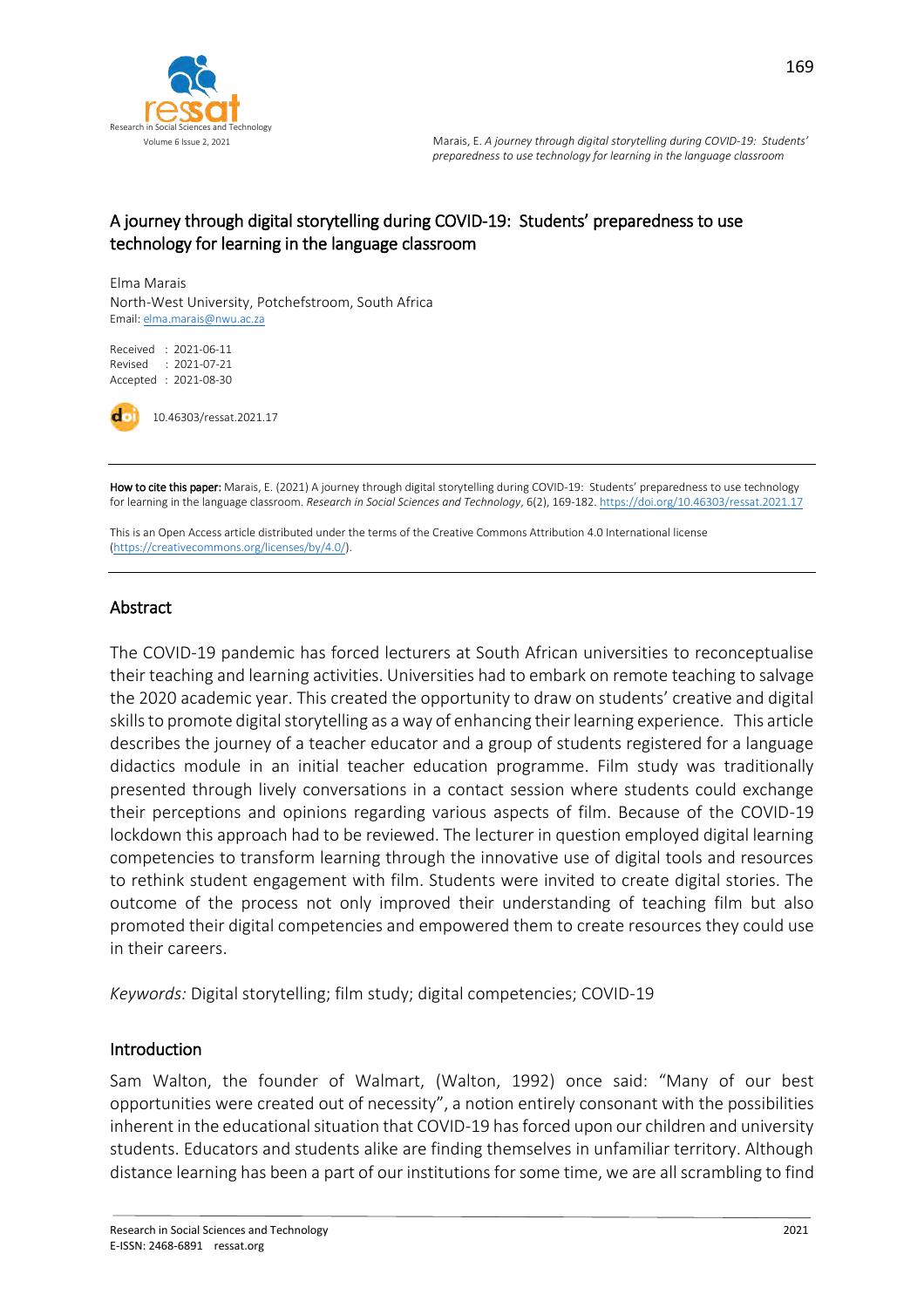

the best way to facilitate online teaching for students who previously attended face-to-face contact sessions on campus. The question of teaching is one side of the coin, the other being the development of students' digital competencies, especially those of future teachers and in the context of COVID-19 (Jackman et al., 2021; König et al., 2020; Intrenational Labour Organization & Bank, 2021; Perifanou, 2021).

Within teacher training language courses, literary study has always been a cornerstone, with film study becoming more and more important in recent years. Literature and film studies are traditionally associated with lively discussion within a classroom, where students could give their opinions on what the literary or filmic work aims to say and how such a text could be used in teaching at school (Ahn, 2020; Stephens et al., 2012). This is not possible within the context of COVID-19, especially in an unequal society like South Africa's where not all students have access to devices and stable internet all the time. In a classroom setting a lecturer could show students a full-length film and the camera angles, lighting and much more could be discussed. As students had no access to campus, not only could the film not be shown or given to students because of copyright laws, most students were unable to hire Afrikaans films or download them on streaming services. This led to a rethinking of the module, and of how students might differently engage with the content knowledge of drama and film while imagining how filmic concepts and conventions might be introduced in the intermediate phase language classroom.

The aim of the article is to report on the changes implemented and on students' perceptions of these changes. The focus is on a task where students had to create their own animated voiceover films, written drama, and report on how they would use these in the classroom. The students also comment on how they engaged with the technology used to create the film and why they chose the film that they did (see research question under the methodology).

## Review of Literature

## *Film as part of teacher training courses*

At the university in question, there is a module that focusses on the integration of drama and film in the intermediate phase (Marais, 2020). This module combines content knowledge of drama and film with pedagogical knowledge to prepare intermediate phase students to use drama and film to facilitate language learning. The aim is to equip future teachers not only with the capacity to use drama and film texts to facilitate language learning, but also with the ability to engage with a new generation of children who are more familiar with visual technology in a variety of forms. Within the South African curriculum, film study is not an outcome in the intermediate phase (SA, 2011), and therefore can be used with much more freedom within the language classroom in that phase. According to Robin (2016), digital storytelling can be a powerful educational tool for students of all ages. Moreover, if students are given the opportunity to share their work with their peers, they gain valuable experience in critiquing not only their own work but those of other students.

Film making encourages students' creativity and gives them control over what they deem appropriate and what they want to use it for (Robin, 2016).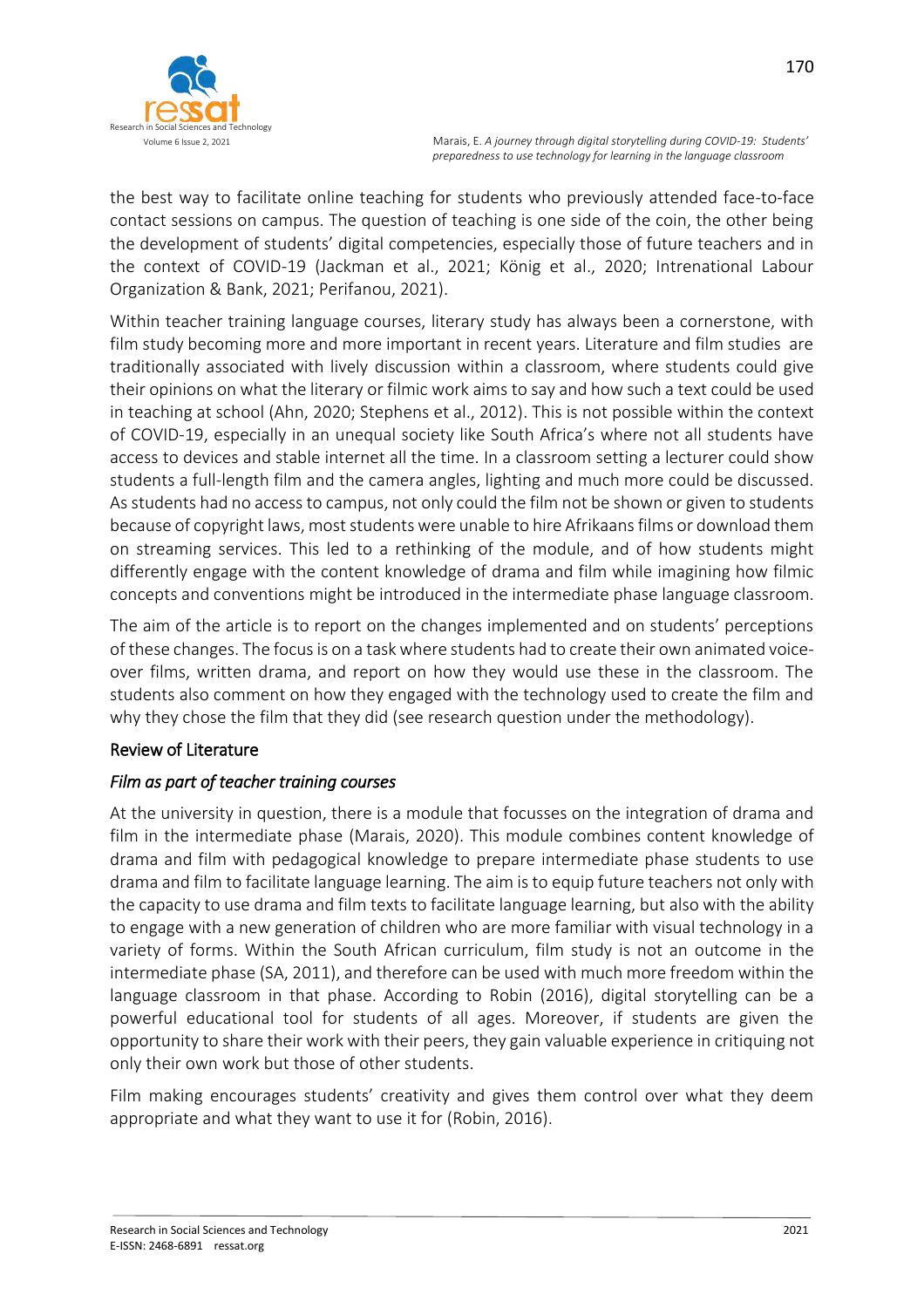171

# *Digital competencies of pre-service teachers*

It is becoming increasingly important that in their pre-service years, student teachers start to explore the use of new technology in their teaching, especially in the context of COVID-19. Within the current curriculum, they might encounter technology as part of assignments, microlessons, or compulsory teaching practice at schools. The integration of technology into teacher training has become essential, especially in the light of the Digital Framework presented by the South African Government in 2019 (SA, 2019). Pre-service teachers must be prepared for presenting content knowledge through the use of technology and made to understand that the use of technology is strictly functional, a way of *facilitating* learning.

It is widely acknowledged that future teachers and in-service teachers should have adequate if not comprehensive knowledge regarding the integration of technology in the classroom (Martines et al., 2019; Robinson & Aronica, 2015; Tamika et al., 2021; Tondeur, 2018; Tondeur et al., 2019). This is also a growing field within the South African context. In his State of the Nation address on 7 February 2019, the President of South Africa stated that the government would like a tablet in every child's hand to aid their learning by 2025 (De Villiers, 2019). This is not a new notion in South Africa, since a White paper on e-Education in 2004 asserted that South Africa needed to transform learning and teaching through the development and integration of Information and Communication Technologies (ICT)(SA, 2004). The Department of Basic Education has set out the digital learning competencies and digital literacy skills that teachers need for teaching in the digital age (SA, 2019). South Africa has struggled in this regard because of budget constraints, gaps in teachers' technical knowledge, and even crime in instances when schools have been broken into and equipment stolen.

Aside from these problems, there is still a drive to develop our teachers' and pre-service teachers' digital competencies. The Digital Framework identifies thirteen competencies that are required of teachers, ranging from the competencies of beginner teachers to highly developed literacy, numeracy and information technology (IT) skills (SA, 2019). In this project, the focus was on the transformation of learning through the innovative use of digital tools and resources (SA, 2019).

The Digital Learning Competency 8 – transforming learning through the innovative use of digital tools and resources – is achieved if teachers (or, in the case of this project, students) are able to do the following:

- Explore new uses for established digital tools and resources;
- Explore opportunities offered by new digital tools and resources;
- Facilitate learning that was not possible before the introduction of digital tools and resources;
- Understand the impact of digital tools and resources on the nature of learning.

The Department of Basic Education (SA, 2019) goes on to say that the knowledge, skills and attitudes that a teacher or student could acquire could include a spirit of being innovative, exploring the potential value of new digital tools for learning, and implementing new approaches to learning.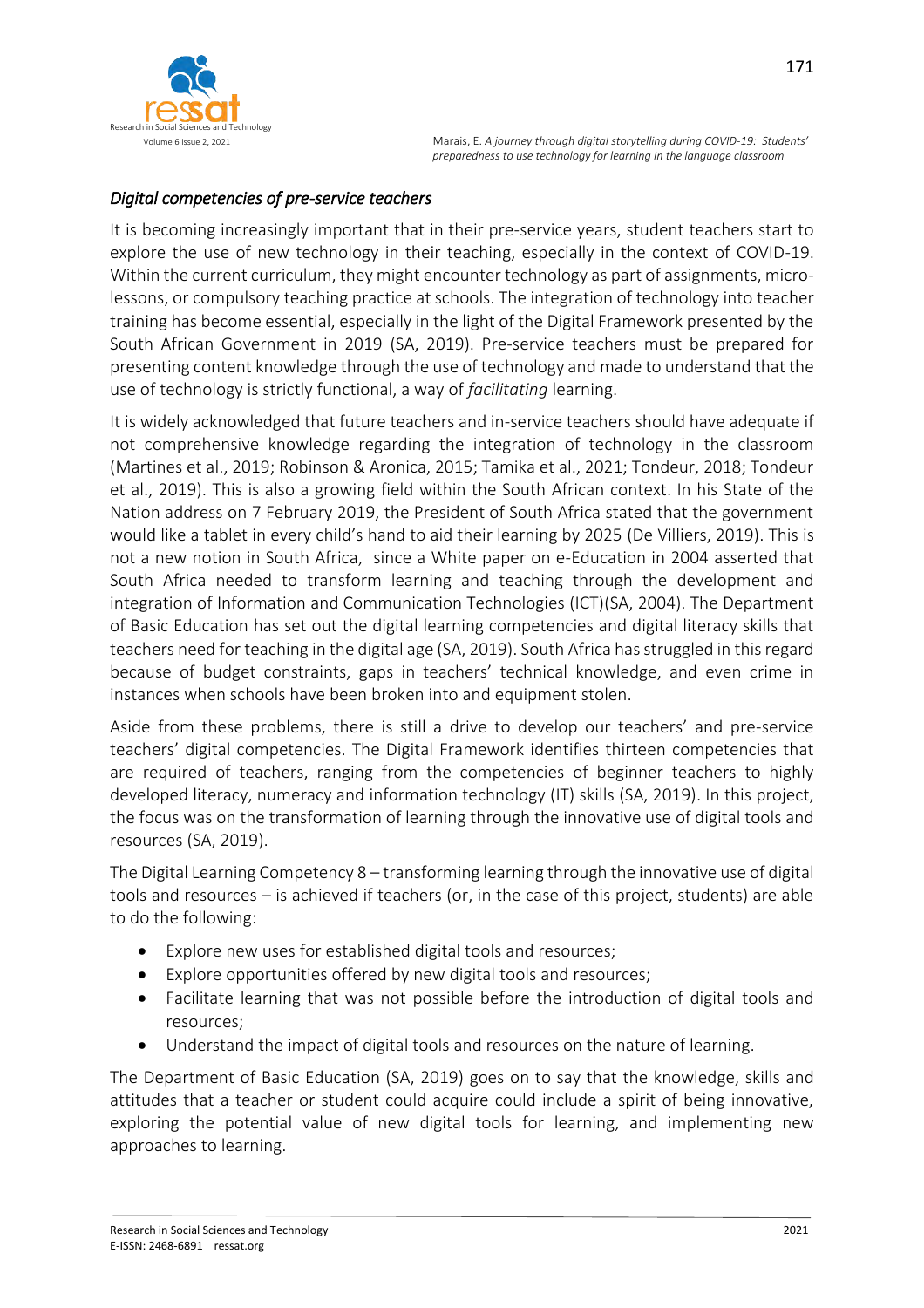

Tondeur et al. (2019) claim that it is becoming more and more important for teacher educators to prepare prospective teachers for the presentation of material through the use of various technologies. Teacher educators need to bridge the gaps that prospective teachers might have with regard to their technology, pedagogy and content knowledge (TPACK) (Koehler et al., 2013). Tondeur et al. (2016) and Tondeur (2018) concede that trying to prepare pre-service teachers for the effective integration of technology, so that technology adds to the learning experience and is not used simply for its own sake, is a complex process (Aslan & Chang, 2016).

According to Tondeur et al. (2016), pre-service teachers do not use technology during their preservice work-integrated learning as they do not have the skills nor the knowledge (besides the use of PowerPoint) about how effectively to integrate technology. Aslan and Chang (2016) claim that new teachers should have the knowledge and skills to plan and prepare content using aspects of technology that facilitate learning. They also need the motivation to do so (Tondeur et al., 2016). Hammond et al. (2009) cite several reasons why students might not embrace the use of technology. These include teachers' pedagogical beliefs, innovativeness, workload, the school's access to ICT infrastructure and the school's culture. He asserts that there is a need for in-service teachers to be assisted with access to and the use of technology (Hammond et al., 2009; Ohlin, 2019). The same can be said about pre-service teachers. According to Aslan and Chang (2016), although pre-service teachers do use technology more than in-service teachers, their skills tend to be limited to technologies they are familiar with: using search engines to look for information and employing a data-projector to project PowerPoint presentations.

This situation makes it clear that we need to expose pre-service students to new technologies, technologies that they can use to present content in ways that enhance learning. Especially in the context of the ongoing pandemic, it is important to help students imagine how they might engage technology to create their own resources for classroom use, rather than just exploiting technology to repeat content to learners. As stated above, the module that is the focus of this study aimed at developing and facilitating students' digital competencies to enable them to create their own resources for use in the classroom, and in doing so develop their knowledge, skills and attitudes toward new approaches and resources for the language classroom.

#### *Creating their own resources*

If there is one thing in education that the exigencies of COVID-19 have taught us, it is the need for teachers to be able to create their own resources and make use of technology. Although numbers of learners do not have access to devices like iPads or the internet and thus could not avail themselves of resources while the schools were closed, now that they are back at school teachers need to think critically and creatively about how to help them to catch up. Teachers therefore need the digital competencies to make smart decisions.

A critical problem in language education and film in South Africa is gaining access to resources in the language that is being taught, especially the African languages and to some extent Afrikaans. Most films are only available in English, so teachers will just use the English film or no film at all. Giving students guidance on how they might use technology to create films in their language of choice is a way to decolonise the curriculum while imparting vital skills.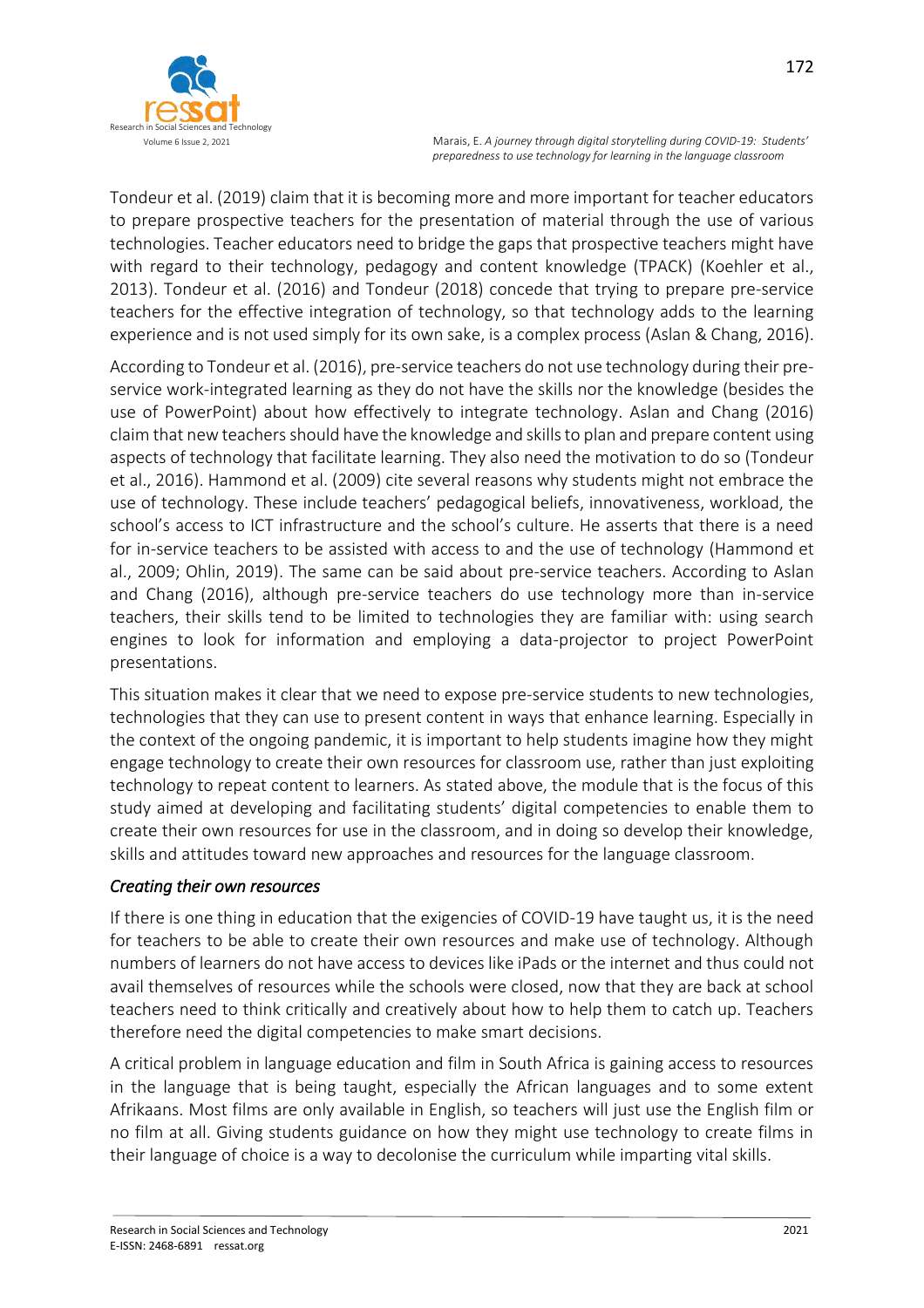

173

The challenges posed by the pandemic gave the author the opportunity to combine the development of digital competencies and home language resources as an activity for her preservice student teachers.

#### Methodology

The research methodology sets out the procedures that was followed by the researcher answers the research question and is defined as the methods, facts and epistemological approach used (Creswell & Cresswell, 2017). In this section the task that was assigned to the students will also be discussed.

#### *The task assigned to students*

The assessment that the students had to complete was as follows:

Use an animation film like Tom and Jerry or any other animated film that you see as appropriate to teach Afrikaans. As part of the assignment, you have to do the following:

- 1. Choose a short animated film, such as Tom and Jerry, that you deem appropriate for a particular grade.
- 2. Write an appropriate text (in the drama format) for the short animated film. Look at Study Unit 1 for the characteristics of a drama.
- 3. Recreate the film by recording your drama as a voice-over with the animated film.
- 4. Use this newly created film to prepare a listening and speaking lesson to be used in a school classroom. Remember to integrate language components into your lesson.

What you have to submit:

- 1. Your drama text.
- 2. Your reworked film.
- 3. 300 to 500 words on how you would use this film to teach a lesson.
- 4. 300 to 500 words on why you have chosen this specific film for the Intermediate Phase.

The lecturer supported the students by helping them through technical difficulties they might encounter while recording their videos. Instructions were included on how to record their videos by using either their phones or screen recorders, and how to re-size them.

In this assignment, students had to demonstrate the characteristics of a drama by writing their own drama (thereby enabling assessment of their knowledge about drama) (lower level of Bloom's taxonomy). They then had to create a short film, as well as analyse and evaluate it (top levels of Bloom's taxonomy). For the final part of the assignment, the students had to submit not only a rationale for choosing the film and but also an explanation for why the film was appropriate for that particular grade, and how it could be used in the classroom. This displayed their ability to understand the context of their learners and apply the knowledge they had gained during the course to make decisions on how to use drama and film in the classroom.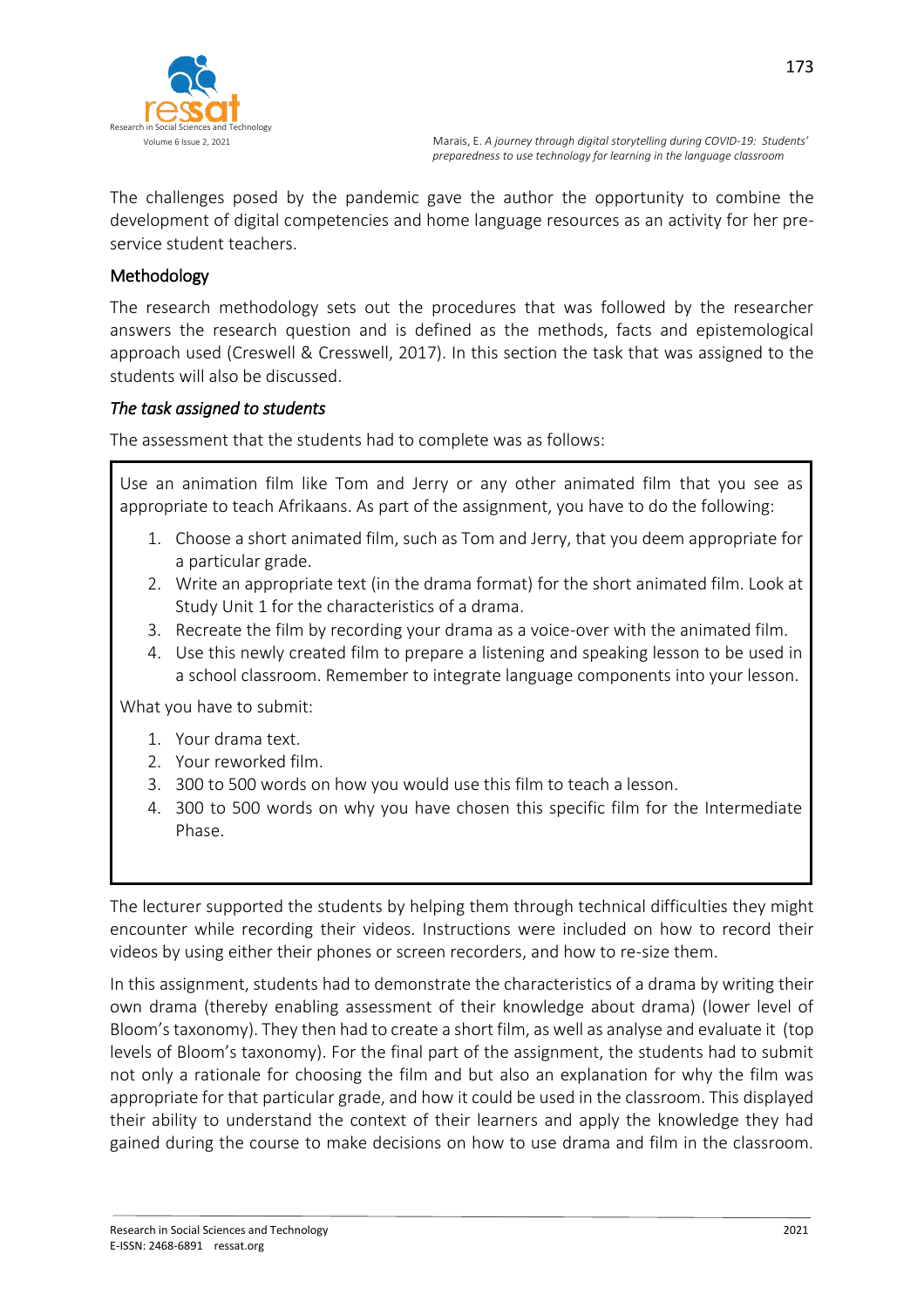

This assignment was not only aligned constructively with the outcomes of the module but also modelled to students that they could create their own resources and think critically about them.

In the end, the activity addressed five fundamental elements, as illustrated below in Figure 1: using the content the students had to learn from the curriculum to create their own resources for the classroom, and in doing so develop their digital competencies. Having the opportunity to share their films further developed their engagement not only with the content of the module but how resources could be created, as students could see how others did it and could learn from each other in a community of practice.



Figure 1: Development of the activity (Produces by the Author)

While the lecturer had a clear concept and goal in mind for the task, it is important to evaluate what students learned and got out of the experience. To evaluate the students' perceptions of the task and the digital competencies learned, a questionnaire was distributed to them. students. The following section will discuss the methodology and the results of the questionnaire.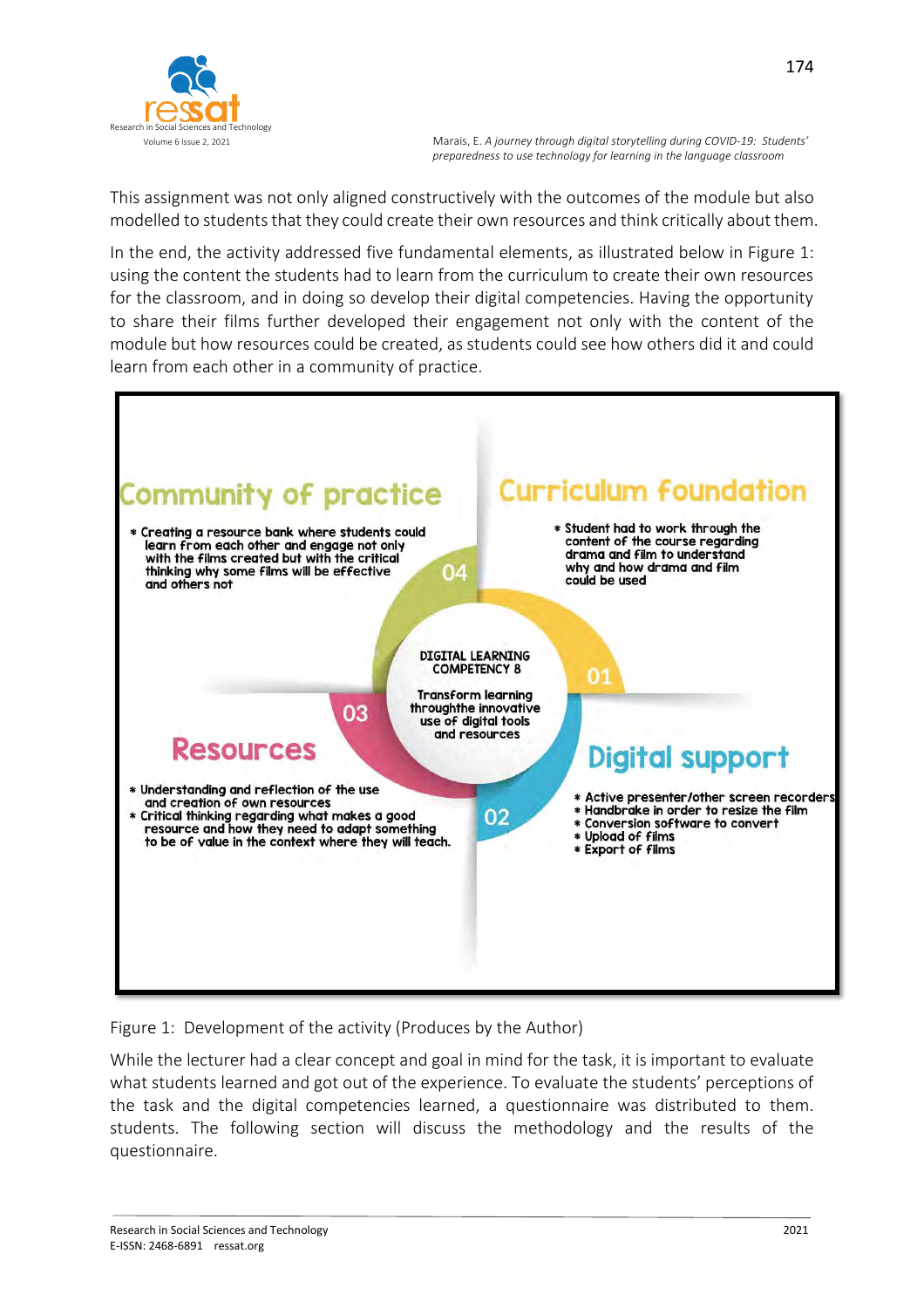175



 Volume 6 Issue 2, 2021 Marais, E. *A journey through digital storytelling during COVID-19: Students' preparedness to use technology for learning in the language classroom*

## *Research Question*

In this study the following research question was explored:

 How can digital storytelling be used to develop students' digital competencies and own resources while assessing their content knowledge regarding drama in film in language teaching?

## *Research design*

In order to answer this question, a qualitative research approach within the interpretive paradigm was adopted. Qualitative research is conducted to understand people's experiences and provides an opportunity to understand what is important for people(Creswell & Cresswell, 2017; Silverman, 2020) or in the case of this study students experience of the task that was assigned to them to develop resources and their digital skills in this particular course . The interpretativist paradigm is used as it as it gives the researcher the freedom to explore the meaning that an individual or an community may extrapolate from an experience (Creswell & Cresswell, 2017; Rehman & Alharthi, 2016). According to Rehman and Alharthi (2016) "researchers are inextricably part of the social reality of being researched, i.e. they are not 'detached' from the subject they are studying" (p.83) as the lecturer (researcher) was in the case of this study.

## *Participants*

The research was treated as a case study through the purposive sampling of students completing the course detailed below. A case study is an research approach that is used to gather in-depth, multi-faceted understanding of participants' experience of a particular phenomenon or situation (Creswell & Cresswell, 2017). Purposive sampling is widely used in such qualitative research (Palinkas et al., 2015)to unpack and explore information-rich cases that relates to the phenomenon that is being studied. The population for this study included a cohort of student teachers completing a degree in education focused on the Intermediate phase of the South African school curriculum. All students in this population was registered for AFRI 311, (Afrikaans Home Language, Afrikaans Film and Drama), a compulsory module in this programme. 84 Students from a class of 116 participated in this study after being invited to complete a questionnaire about their experiences of completing the assessment task for this module.

## *Research instrument and data collection*

The Cirrus testing platform was used to conduct an open-ended questionnaire. Cirrus is a cloudbased, e-Assessment tool hosted by Amazon Web Services that is incorporated within this institution's Learning management system (Cirrus, 2021). Using Cirrus provided a platform that participants were already familiar with and therefore did not add to their coursework or workload. The Cirrus testing platform was adapted to only use open-ended questions that would not be marked but where students could give their honest opinions.

## *Data analysis*

The responses to the open-ended questions were downloaded in excel format and coded using ATLAS.ti. ATLAS.ti is an computer program used to arrange and manage qualitative material in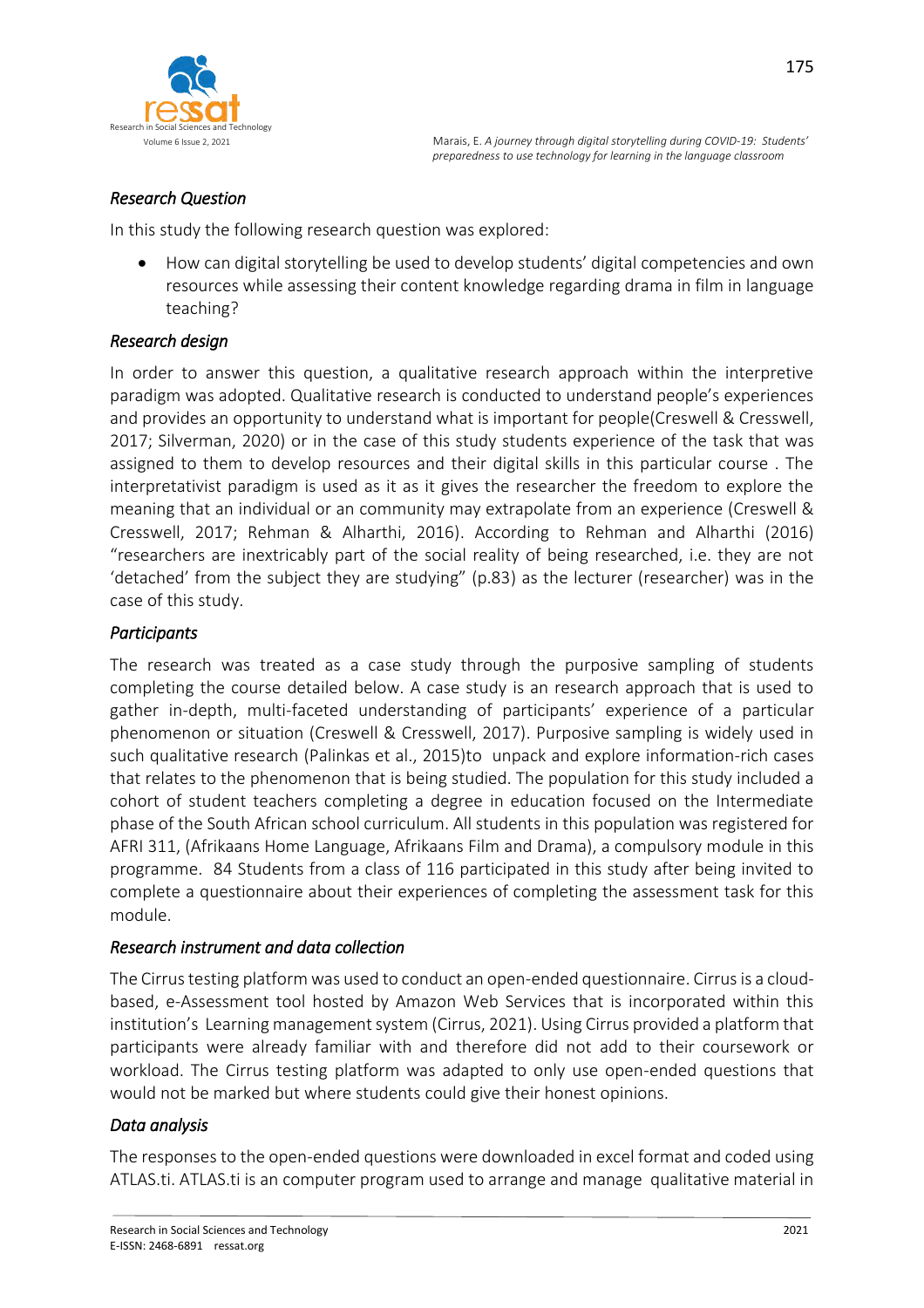

creative and systematic ways in for data analysis purposes (ATLAS.ti, 2021). The qualitative data that was gathered from the questionnaire was subsequently evaluated and interpreted to answer the research question set out above.

Three following themes were identified from the data:

- Pre-service teachers' preparedness to utilise technology to create a film as a digital resource;
- Pre-service teachers' perceptions of the ease of use of new technology as a vehicle to present content;
- Pre-service teachers' perceptions of creating their own resources; and
- Students learning from each other.

Ethical clearance was obtained from the North-West Ethical committee within the Faculty of education within the WILWORKS project. In another effort towards ethical behaviour, participants were offered the opportunity to answer the open-ended questions in their home language, Afrikaans, in order to create a safe space to express their views. This also contributed to validity and reliability of the data.

As responses to the questionnaire was in Afrikaans, the direct quotations were translated to English for the purpose of this article. Member checking and triangulation were performed as the translations were sent to the students for their approval of the content and understanding.

#### Findings and Discussion

## *Pre-service teachers' preparedness to utilize technology to create a film as a digital resource*

Initially, students were negative about the use of new technology as most of the students, 73 of the 84 who responded, indicated that they had never done anything like this before. Only 9 students indicated that they did not learn any new digital skills. The majority of students therefore had no pre-existing knowledge about using a film that was already created and reworking it into something new. One student commented that he/she did not understand the need for resources in the home language, as an English film would do just as well.

S41:1: I would not create such a film again, I do not see the need to create films in Afrikaans for students, they can watch the English as it was created in English. I would just rather use it as is.

Most students' knowledge about technology was limited to word processing and watching videos, not creating their own. Some students indicated that while they created *TikTok* videos, this was something totally different, as *TikTok* videos are much shorter and do not fall into the criteria as set out in the assignment.

Their initially negative attitudes spilled over into an unwillingness to learn new technology. They did not want to try something new, and several students asked if they could present their content on PowerPoint. It was evident from the students' growing preparedness to try the new technology that they were moving through the stages of concern identified by George et al. (2006). This process was described by George et al. (2006), to explain how likely a person might be to adapt to new technology based on their concerns regarding that technology. According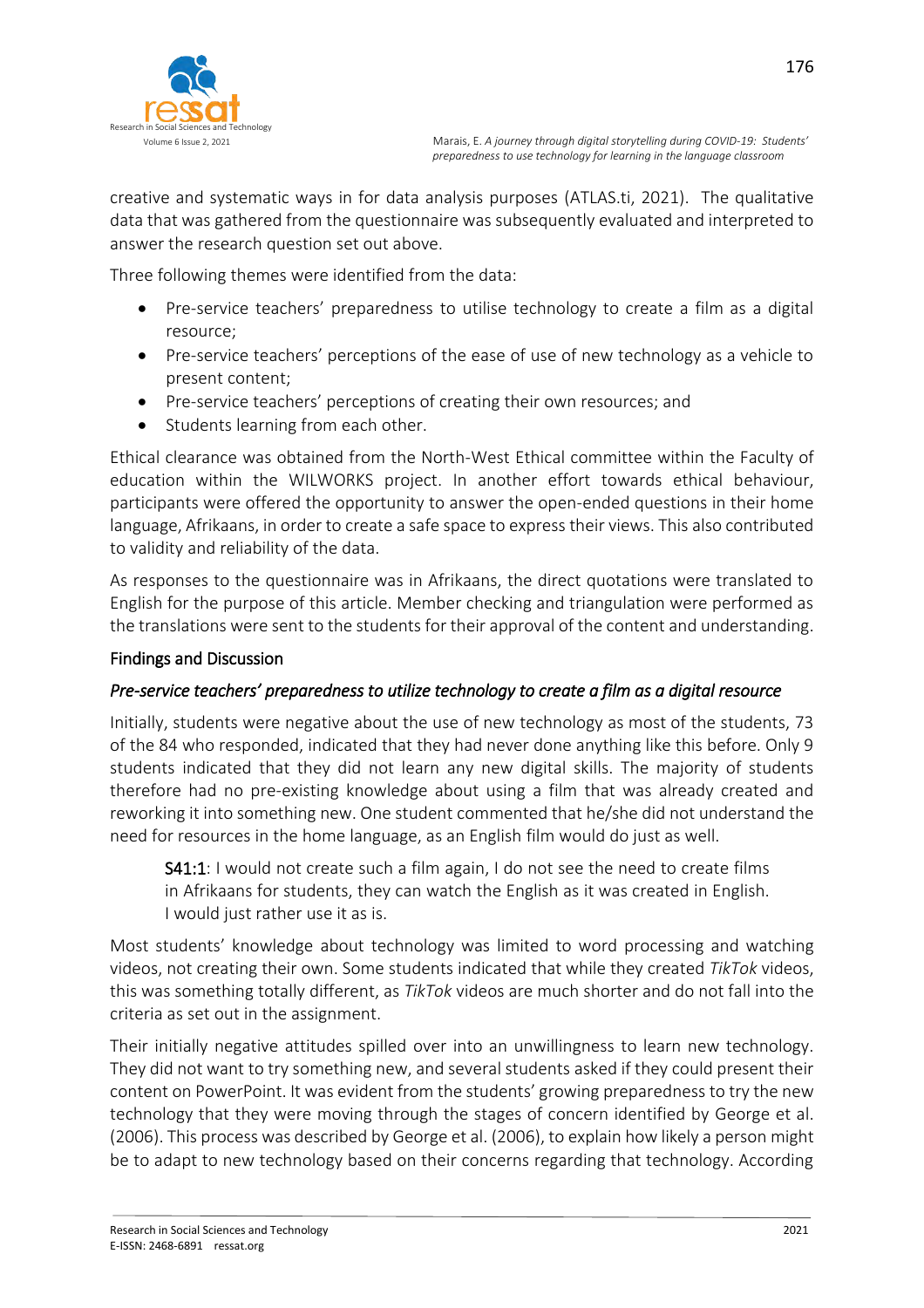

to George et al. (2006), the stages of concern that might influence the adoption of new technologies can be set out as follows:

|  | 6 | Refocusing           | The individual focuses on exploring ways to reap more universal<br>benefits from the innovation, including the possibility of making<br>major changes to it or replacing it with a more powerful alternative.                                                                                                                                                                                                                                                                                                                                    |
|--|---|----------------------|--------------------------------------------------------------------------------------------------------------------------------------------------------------------------------------------------------------------------------------------------------------------------------------------------------------------------------------------------------------------------------------------------------------------------------------------------------------------------------------------------------------------------------------------------|
|  | 5 | <b>Collaboration</b> | The individual focuses on coordinating and cooperating with others<br>regarding use of the innovation.                                                                                                                                                                                                                                                                                                                                                                                                                                           |
|  | 4 | Consequence          | The individual focuses on the innovation's impact on students in his<br>or her immediate sphere of influence. Considerations include the<br>relevance of the innovation for students; the evaluation of student<br>outcomes, including performance and competencies; and the<br>changes needed to improve student outcomes.                                                                                                                                                                                                                      |
|  | 3 | <b>Management</b>    | The individual focuses on the processes and tasks of using the<br>innovation and the best use of information and resources. Issues<br>related to efficiency, organizing, managing, and scheduling<br>dominate.                                                                                                                                                                                                                                                                                                                                   |
|  | 2 | Personal             | The individual is uncertain about the demands of the innovation, his<br>or her adequacy to meet those demands, and/or his or her role with<br>the innovation. The individual is analyzing his or her relationship to<br>the reward structure of the organization, determining his or her part<br>in decision making, and considering potential conflicts with existing<br>structures or personal commitment. Concerns also might involve the<br>financial or status implications of the program for the individual and<br>his or her colleagues. |
|  | 1 | <b>Informational</b> | The individual indicates a general awareness of the innovation<br>and interest in learning more details about it. The individual does<br>not seem to be worried about himself or herself in relation to the<br>innovation. Any interest is in impersonal, substantive aspects of<br>the innovation, such as its general characteristics, effects, and<br>requirements for use.                                                                                                                                                                   |
|  | 0 | <b>Unconcerned</b>   | The individual indicates little concern about or involvement with<br>the innovation.                                                                                                                                                                                                                                                                                                                                                                                                                                                             |

Figure 2: Stages of concern regarding the adoption of new technology (George et al., 2006)

According to George et al. (2006), concerns about adopting new technology will vary according to the user's knowledge and experience of that particular technology, and these concerns will influence the intensity of their adoption of the new technology.

When the assignment was first presented to the students, they were 'unconcerned' about the new technology and did not want to use it. Numbers of students indicated that their first response to the assignment was one of panic as they felt that they did not have the digital skills to complete it, and would have preferred the familiarity of a medium like PowerPoint. As time elapsed and students realised that they would have to complete the assignment, their concerns about the new technology moved to a personal concern regarding 'what do I need to do?' (George et al., 2006). In this stage of concern, the students were uncertain about the demands of the new technology and their ability to meet these demands.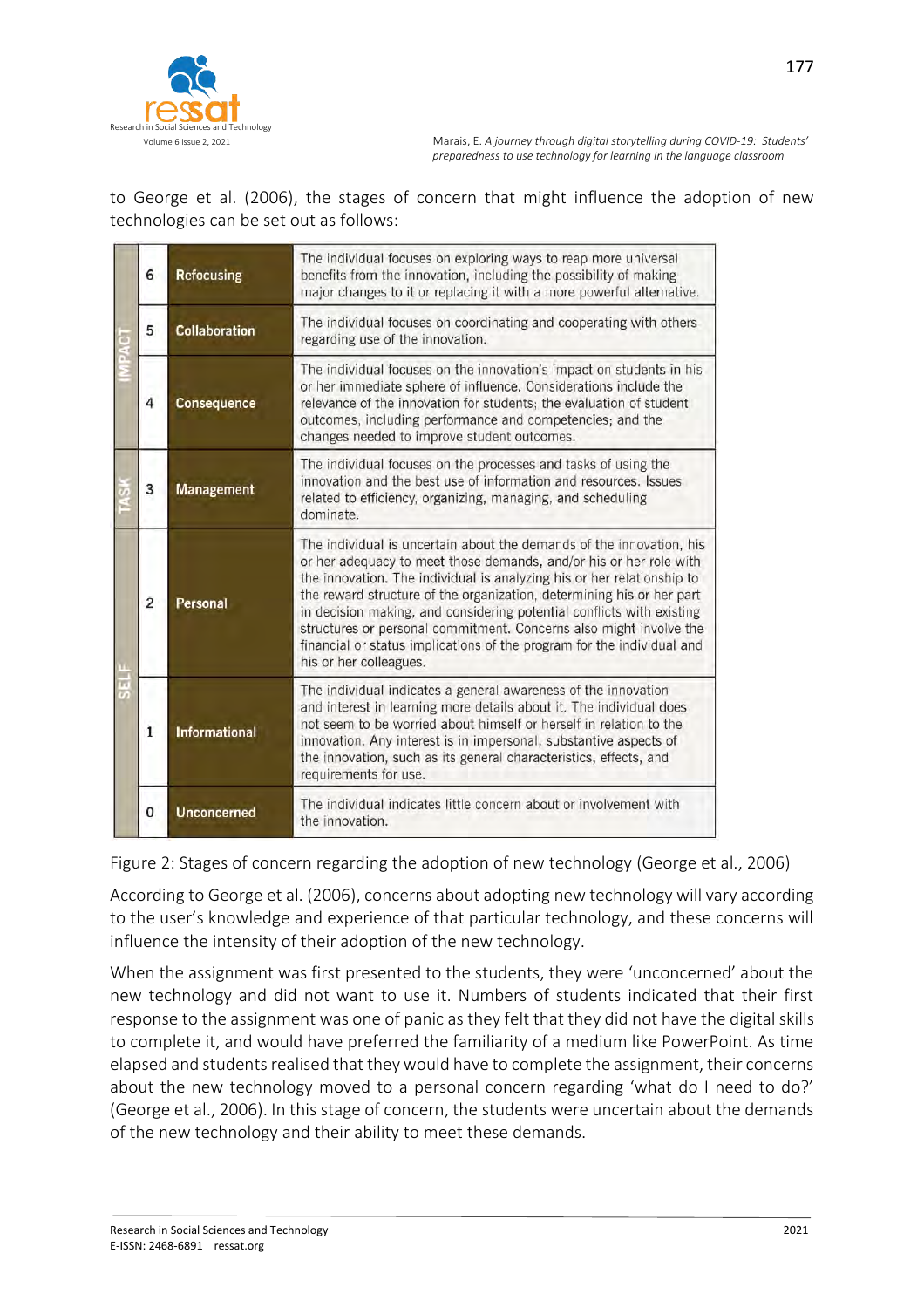

Creating a space of support was crucial in this regard, a space where not only support videos were supplied but where questions were answered immediately. Students felt comfortable enough to try new things with new technology. Thereafter they learned by doing.

## *Pre-service teachers' perceptions of the ease of use of new technology as a vehicle to present content*

Ample support was given to students to make sure that they did not struggle with the creation and uploading of a video. The lecturer explained everything via short instructional videos that were sent to students on the Learning Management System and via a WhatsApp group. The students could ask questions on the WhatsApp group and support could be given to them as they needed it. It was important to ensure that students' struggles with technology did not influence them negatively. If students struggled with recording, presenting and reworking their video, the Supplemental Instruction leader<sup>1</sup> was there to supported them.

It was also important to make sure that students knew exactly what they would be assessed on. The assessment focused on content knowledge, as this was the main focus for the incorporation of film with a written assignment, and not necessarily how it looked. Secondly, students were assessed on the presentation of their film in relation to the school grade for which they had created it.

After students had overcome their initial 'fear' of the new application, they were asked in the survey what they thought of various aspects of it. As many as 79 of them indicated that they would be using the tools to which they had been introduced again to create their own resources for their classrooms. Forty-eight of the participants indicated that although it was difficult at the beginning, with support they were able to learn new digital skills that they could transfer to other fields within their careers. The 5 students who indicated that they would not be making or using such films in their classrooms gave very different answers for this. One student commented that she would much rather use the English version of the film, even in an Afrikaans Home Language class (see quote S41:1). This is quite unfortunate as we have a big problem in South Africa with access to resources in Afrikaans and the other nine official languages. It seems that we have not made it sufficiently clear to our students that when you give a learner resources in the language that you are teaching they will learn the language better. It was therefore important to have a follow-up session with the class to reiterate why resources in the home language being taught are extremely important.

Another comment that spoke to why students would not use film again in this way had to do with their interface with the new technology. The student commented that it takes too long and it is not as perfect as Hollywood animation would be.

S56:5: I struggled to create a perfect Hollywood Film and it took really long, I don't think that I will do it again although I think children will enjoy it.

j

 $<sup>1</sup>$  An supplemental Instruction leader is an senior student that support students within a subject if and when</sup> they struggle. They do not lecture, but support students in question that they have and as a group the students solve the problems and learn from each other.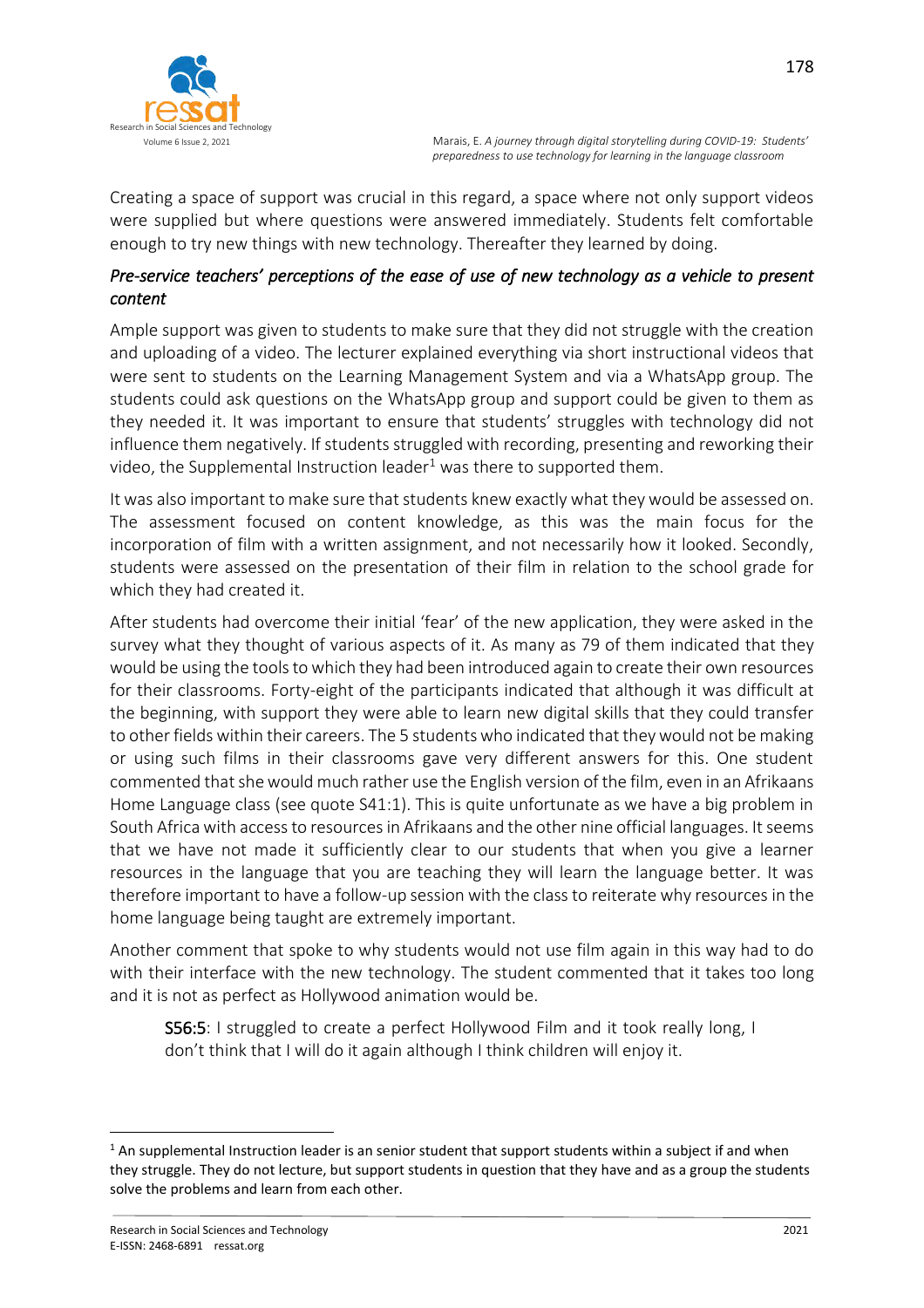

This is unfortunate. As teachers, they will not have the financial capacity to create Hollywood films, and if this is their outlook they will never give their students access to films in a language other than English.

#### *Pre-service teachers' perceptions of creating their own resources*

The students were asked if they would create such films again and use the films that they had created in their classrooms. To this question the answer was an overwhelming 'yes', with the exception of two students. The students who responded that they would use these resources in their classroom commented that the films helped them to explore the availability of films in the home language in question, and now saw the need for them.

They furthermore commented that having the creative space to write the story and then create the film had them thinking more deeply about what is appropriate for the Intermediate phase and how they would use this kind of material in their classroom. One student commented that she wanted to teach a lesson about intensive form. Using an already created film would not necessarily use intensive form that the teacher could use as part of their lesson, but seeing that she had created the dialogue she had the freedom to make sure that intensive form phrases were included.

S12:3: I struggled but enjoyed creating the dialogue that could support my lesson. I wanted to do a lesson on intensive form, but no film includes this, especially in Afrikaans. Writing the dialogue, I could include it to correlate with my lesson.

The two students who commented that they would not use or create such films again had two different arguments regarding the matter. One student indicated that it takes too much time to create your own resources, while the other commented that s/he does not see the need to give learners the resources in the language that s/he is teaching. She stated that they can watch the English film and just answer questions in the language being taught.

S76:3: I would not create my own film, you would save time to just use resources that the school have, or the department gives you, even if they are not available in Afrikaans. It takes too much time to write the words and create the film.

Both of these are problematic responses, as the one indicates a fundamental problem – that some students and teachers only want to use the resources they have, no matter the circumstances – and the other suggests that the student does not understand the fundamental principles of language instruction, i.e., giving students a chance to experience the language.

#### Students learning from each other

Although this was not originally planned, the films and drama texts that the students created were shared among them after they had submitted their work. Most students indicated that it broadened their understanding and that they learned from each other. The students had a resource bank they could use for teaching practice and when they taught in the future. Putting together this resource bank pooled resources not only for the students but also for the larger community if the students were to give their consent.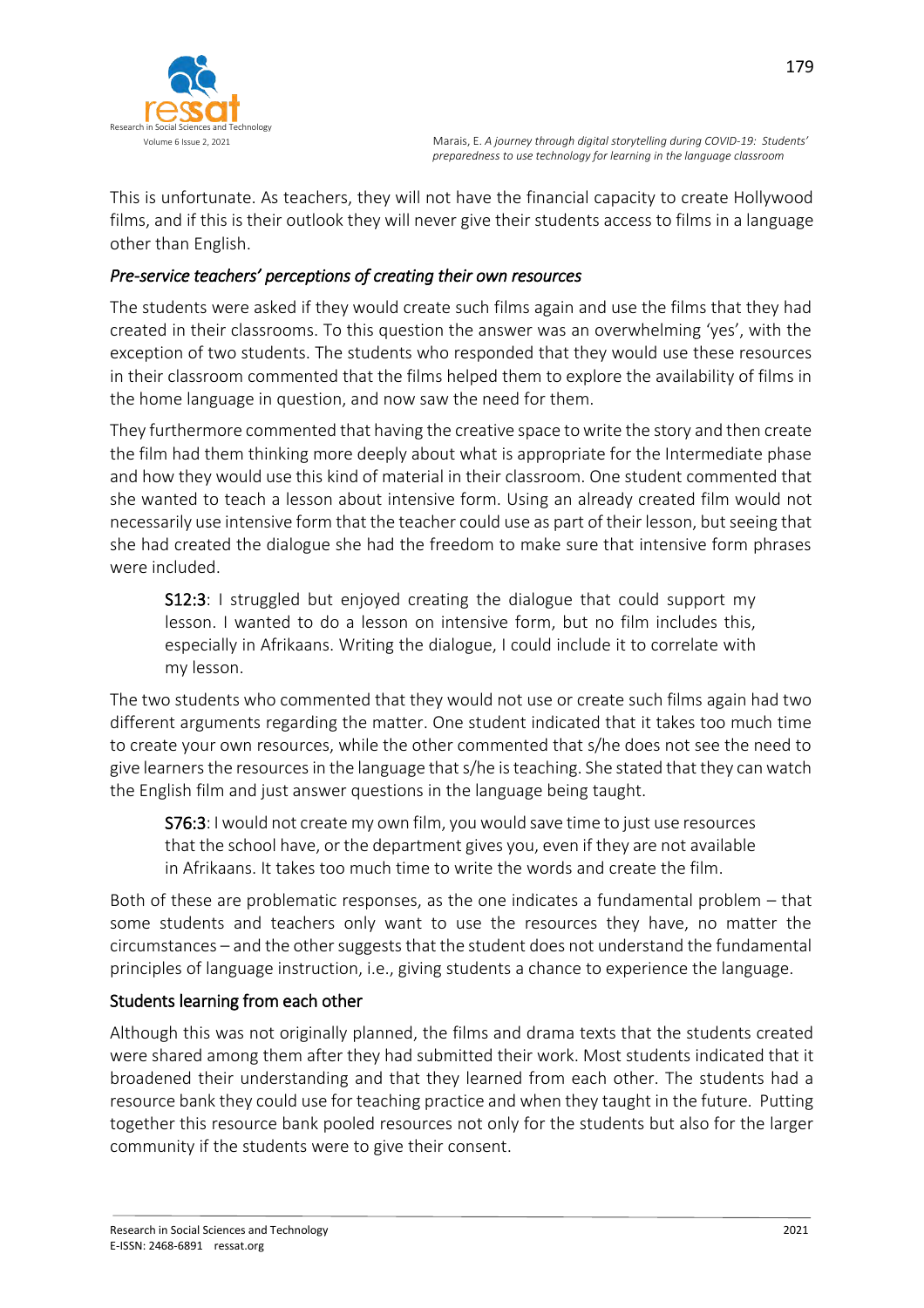

The fact that students were able to watch other students' films allowed them not only to see different and creative ways that other students presented their drama and used Afrikaans Home Language in animated films, but also engendered an awareness of variance in Afrikaans, as coming from different contexts in the diverse society of South Africa, the students speak different variants of the language.

Students further indicated that the assignment held their attention and incorporated creativity: it motivated them to think differently about language teaching and the resources they could use and even create. This was evident when students had to create content and resources later on in the course, when several students made use of film instead of traditional assignment types. Some students attempted even more unusual and original exercises. When I asked these students why they tried the format that they did, they indicated that the creativity encouraged in the course spurred them to think outside of the box and take things a step further. This is evident from some of these quotes:

S8:5: It was nice for me to be a bit creative I enjoyed the opportunity to be creative and to create my own resources it was a positive experience that aided me to think outside of the box and prompted me to think about ways to create resources to support my learners.

S26:3: It was really creative and different. This challenged me to think differently not only about teaching language, but about resources.

Students indicated that the 'different' approach that was used within this module led them to examine language education and look differently at the teaching of the various language components. They said that their experience in school and hitherto during the teaching practice opportunities had induced them to see language teaching as boring and textbook bound. They have felt that children did not enjoy it and that they had not known how to make it interesting for them.

When asked whether this new approach had changed their views on language teaching, the students indicated that it had indeed made language teaching more interesting [S6:2: "It was really interesting way to present a lesson in the language classroom"]. They claimed that they had been allowed more creativity, and that this had changed their own approach to language teaching. They indicated that they would like to make language teaching more creative and engaging for learners, by using modern teaching approaches and technology.

## Conclusion

Finding a way to critically engage students during COVID-19 pandemic with film and how they would use it within an Intermediate classroom created a challenge for me as a lecturer. I was always very reliant on the lively discussions that showing films to students engendered, especially their ideas about one would use a particular film in the classroom and the value of doing so. The advent of the pandemic required me to think differently and go beyond the creation of a zoom classroom where some students could end up not attending or muting their microphones or even doing something else while the discussion proceeded.

Challenging the students to create their own films developed their digital learning competency by transforming learning through the innovative use of digital tools and resources. This in turn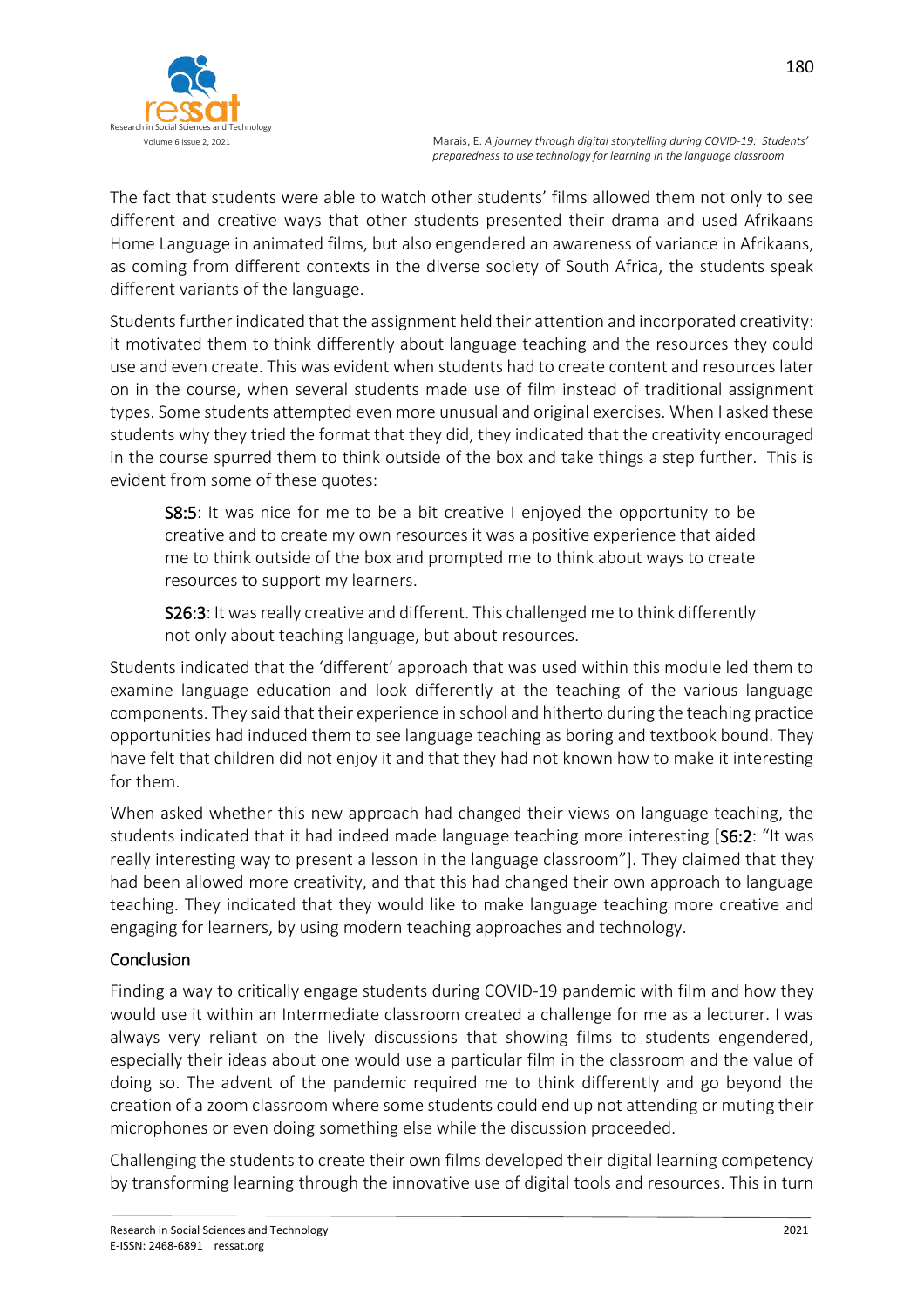



challenged and developed the students' spirit of innovation, their exploration of the value of technology and their thinking about new ways of learning and teaching. The activity described in this article challenged the students to engage with the content and to understand it thoroughly: not only by creating a drama but by thinking critically about why, how and what the true value is of what can be created in the language classroom. Each student had to engage on his or her own but with the opportunity to ask questions and learn. From the students' feedback, it is clear that the assignment did push them out of their comfort zone, but they rose to the challenge and in the end acquired not only content and pedagogical knowledge but also digital competencies, rendering them more prepared for the changing world in which they would be teaching.

#### References

- Ahn, C. (2020, May). Engaging Students in Film Analysis in ELA Classrooms. <https://facingcanada.facinghistory.org/engaging-students-in-film-analysis>
- Aslan, A., & Chang, Z. (2016). Influencing Factors and Integration of ICT into Teaching Practices of Pre-service and Starting Teachers. *International Journal of Research in Education and Science (IJRES)*, *2*(2), 13.
- ATLAS.ti. (2021). *What is ATLAS.ti*.<https://atlasti.com/product/what-is-atlas-ti/>
- Cirrus. (2021). *Cirrus: Create better assissments*.<https://cirrusassessment.com/>
- Creswell, J. W., & Cresswell, J. D. (2017). *Research Design: Qualitative, Quantitative, and Mixed Methods Approaches* (5th ed.). SAGE Publications.
- De Villiers, J. (2019). 17 key announcements in the State of the Nation address including the new eVisa and free tablets. *Business Insider*. [https://www.businessinsider.co.za/key](https://www.businessinsider.co.za/key-announcements-in-ramaphosas-state-of-the-nation-address-2019-2)[announcements-in-ramaphosas-state-of-the-nation-address-2019-2](https://www.businessinsider.co.za/key-announcements-in-ramaphosas-state-of-the-nation-address-2019-2)
- George, A. A., Hall, G. E., & Stiegelbauer, S. M. (2006). *Measuring Implementation in Schools: The stages of concern questionnaire*.
- Hammond, M., Crosson, S., Fragkouli, E., Ingram, J., Johnston‐Wilder, P., Johnston‐Wilder, S., Kingston, Y., Pope, M., & Wray, D. (2009). Why do some student teachers make very good use of ICT? An exploratory case study. *Technology, Pedagogy and Education*, *18*(1), 59-73.<https://doi.org/10.1080/14759390802704097>
- Jackman, J. A., Gentile, A., Cho, N., & Park, Y. (2021). Adressing the digital skills gap for future education. *Nature Human behaviour*, *5*(May 2021), 542-545.
- Koehler, M., Mishra, P., & Cain, W. (2013). What Is Technological Pedagogical Content Knowledge (TPACK)? *Journal of Education*, *193*(3), 7.
- König, J., Jäger-Biela, D. J., & Glutsch, N. (2020). Adapting to online teaching during COVID-19 school closure: teacher education and teacher competence effects among early career teachers in Germany. *European Journal of Teacher Education*, *43*(4), 608-622.
- Marais, L. (2020). *AFRI311: Drama en Film vir die Onderwys*. Potchefstroom: North-West University
- Martines, I. G., Pérez-Ferra, M., Jiménez, J. L. U., & Quigano-López, R. (2019). Promoting Professional Development for Teachers Through a Scale of Competence Assessment. *Research in Social Sciences and Technology*, *2*(19), 147-162.